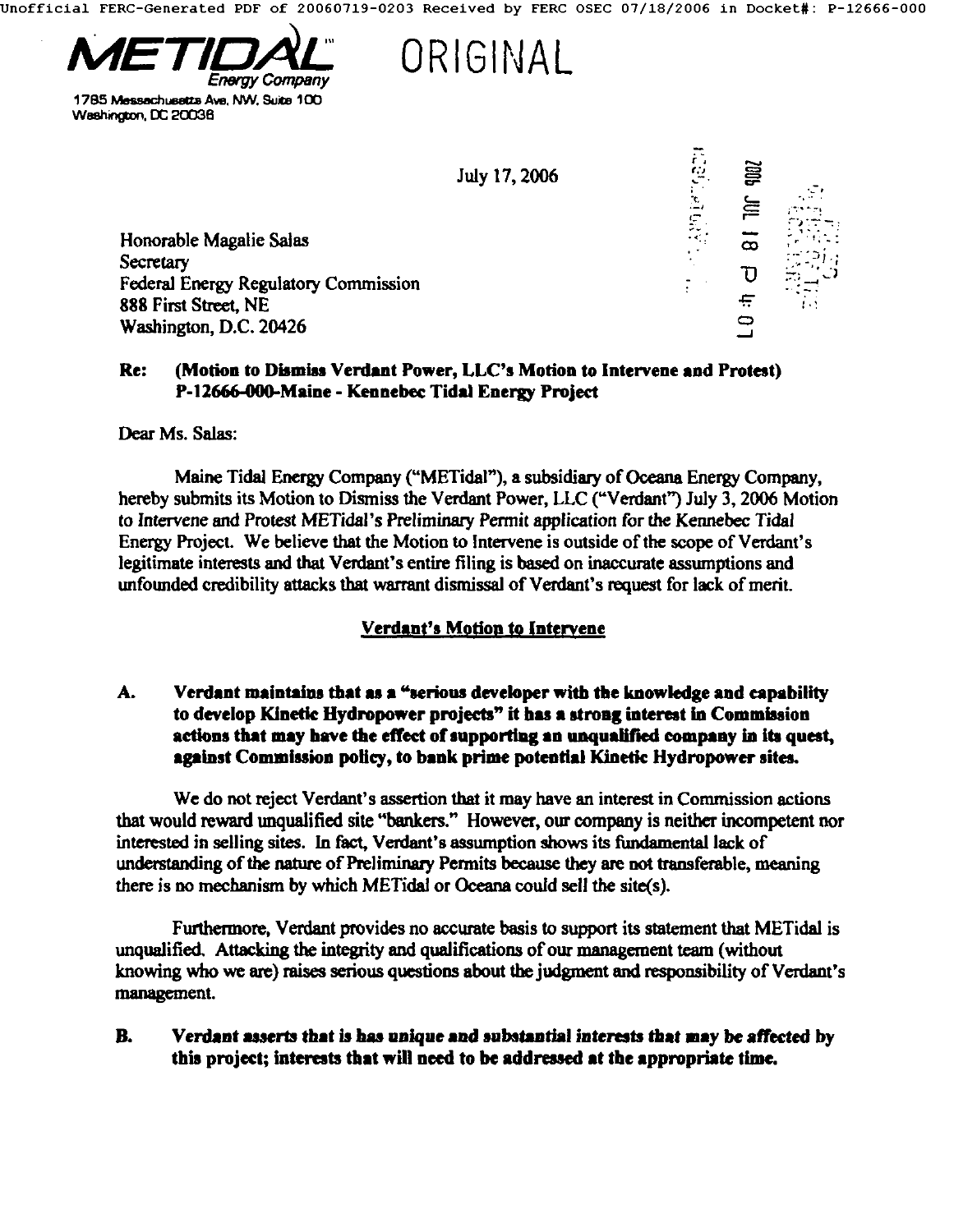We believe that the appropriate time for Verdant to describe its "substantial interests" and how they may be affected by the Kennebec project were in its Motion to Intervene. Instead, Verdant provides no compelling basis for why **it** should be granted intervenor status in this proceeding beyond its wild and unfounded accusations that METidal is unqualified and intends to bank sites.

#### **Conclusion on Verdant's Motion to Intervene**

Because Verdant has no proximity, oversight or other legitimate interests in the Kennebec project and has failed to provide any evidence to support its claims that it does have "substantial interests," we respectfully request denial of Verdant's Motion to Intervene for failure to provide adequate grounds upon which intervenor status may be granted. Furthermore, METidal should not be burdened by the necessity of having to respond to such frivolous and erroneous filings by Verdant in the future, and respectfully requests dismissal of Verdant's Motion to Intervene on such basis.

### **Verdant's Protest**

### A. **Verdant protests the Kennebec application because METidtl's parent company, Oceana, does not identify a specific technology in its applications, lacks clout in the**  industry, relied on EPRI as a source of information, intends to "bank" the sites for **private gain, and should be required to meet certain minimum requirements.**

The primary reason none of the applications point to a specific technology is because METidal recognizes that there must be a sequence of events leading up to the selection of a final technology that fits a particular site. A key purpose of Oceana's requests for Preliminary Permits is to assess site characteristics and match them with compatible technologies. Oceana was only able to describe the technology in general terms because, after visiting and evaluating sites where some of today's leading technologies are being piloted, we were unconvinced that EPRI had identified a technology that was commercially satisfactory for a full range of sites, including the Verdant technology. Commitment to a potentially incompatible technology at such an early stage would have shown a clear lack of understanding of the opportunity for developmental progression between pceliminary and follow-on permitting processes.

Verdant is correct to note that Oceana is not well known in the fight-knit tidal energy industry at this time. Our company has developed a business plan, secured financing, produced technology designs, submitted patent applications, executed a research and development agreement with the U.S. Navy, committed to a prototype construction and testing schedule, submitted numerous Preliminary Permit applications, and begun the process of identifying municipal and utility partners without much advertisement. There is no regulatory requirement that a company reveal its internal business plans to the rest of the industry in order to be competent and legitimate.

Although Oceana is familiar with EPRI and its work in the tidal energy field, our methods of selecting sites was based on data provided by NOAA and local sources. Some of the data on current velocities we relied on was the same as that used by EPRI, so there was some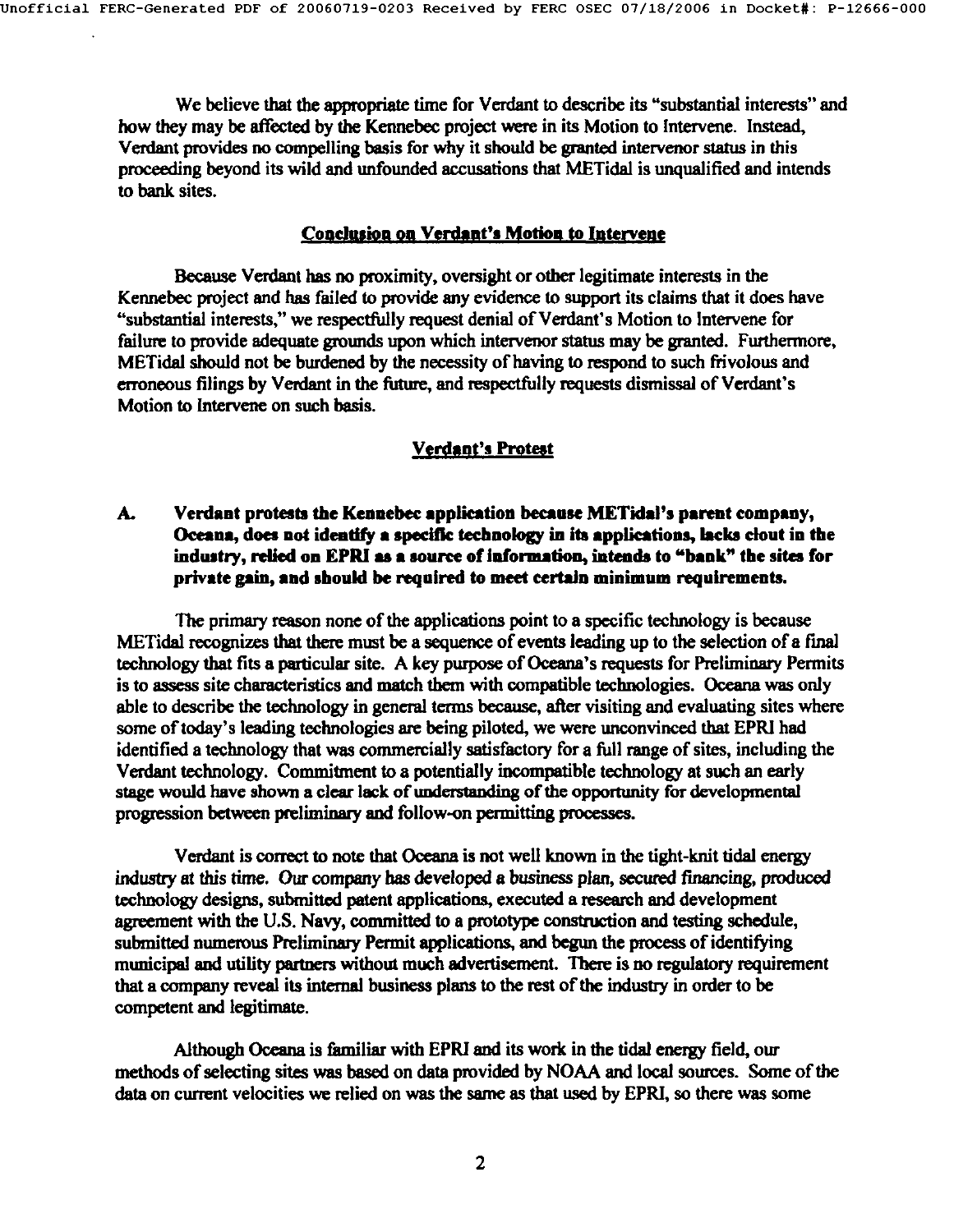overlap among sites considered potentially favorable. Specifically, Oceana has four sites that overlap EPRI's feasibility sites: the Penobscot River (filed 3/30/06), Piscataqua River (filed 3/28/06), San Francisco Bay (filed more than a year ago for the area under the Golden Gate bridge), and the Vineyard Sound, Massachusetts site. However, we filed for three of these sites months before EPRI's feasibility reports were even issued: for Maine (April 2006) and for California (June 2006). The fourth site, in Vineyard Sound, was studied by EPRI but not rated as highly for development as one on the far side of Martha's Vineyard, a site for which we did not apply.

The majority of Oceana's proposed study sites, including its four proposed study sites in Alaska, the Kennebec study site in Maine, and its Astoria, New York site were not focused on by EPRI in the subject reports. Also, the article cited by Verdant as evidence of Oceana's reliance on the EPRI study contradicts logic. In the article, EPRI clearly states that the site chosen by Oceana was ruled out by EPRI. Nevertheless, any reliance on the EPRI work, even if it had occurred, is a bizarre basis on which to protest the Kennebec application.

Verdant's assertion that METidal and Oceana intend to "bank" the sites in a manner similar to "dot.com exploiters" shows a fundamental lack of understanding of the nature of Preliminary Permits on Verdant's part. Preliminary Permits are not transferable, meaning there is no mechanism by which Oceana or the TECs could sell the sites. Notwithstanding the absence of a "banking" vehicle. Verdant uses questionable and irresponsible judgment in suggesting that our intentions are contrary to the public interest and the purposes of the Federal Power Act.

METidal agrees with Verdant that applicants should be required to meet certain minimum requirements in order to receive Preliminary Permits. We believe that there are companies in existence who seek to acquire sites and market them at some time in the future when technologies mature without any intention of ever undertaking development efforts. However, we are not one of those companies and we also believe that the progress reporting process will be a sufficient mechanism for scrutinizing permitting activities and eliminating these so called "dot.com exploiters."

Verdant's numerous "policy" protests are ridiculous and lack sufficiency to warrant denial of the Kennebec application. Indeed, if Verdant truly opposed Oceana's activities on policy grounds, it would have protested the issuance of permits to ORPC Maine, LLC and ORPC Alaska, LLC, which applied for the exact sites identified by the EPPd study and even utilized the services of the same engineering firm EPRI used to conduct its site investigations.

#### **B.** Verdant contends that the Kennebec Project application should be denied because developers with real development goals will be at a competitive disadvantage.

Verdant considers itselfa bonafide developer despite having never commercialized a device after four yesrs of holding Preliminary Permits for its East River site. The Commission can surely understand that Verdant is concerned about a competing company beating Verdant to market because of a superior business plan with financial backing. In METidal's opinion, Verdant itsolf is responsible for any competitive disadvantage because it has repeatedly failed to progress its advertised development schedule. Real development goals and real development results must be differentiated.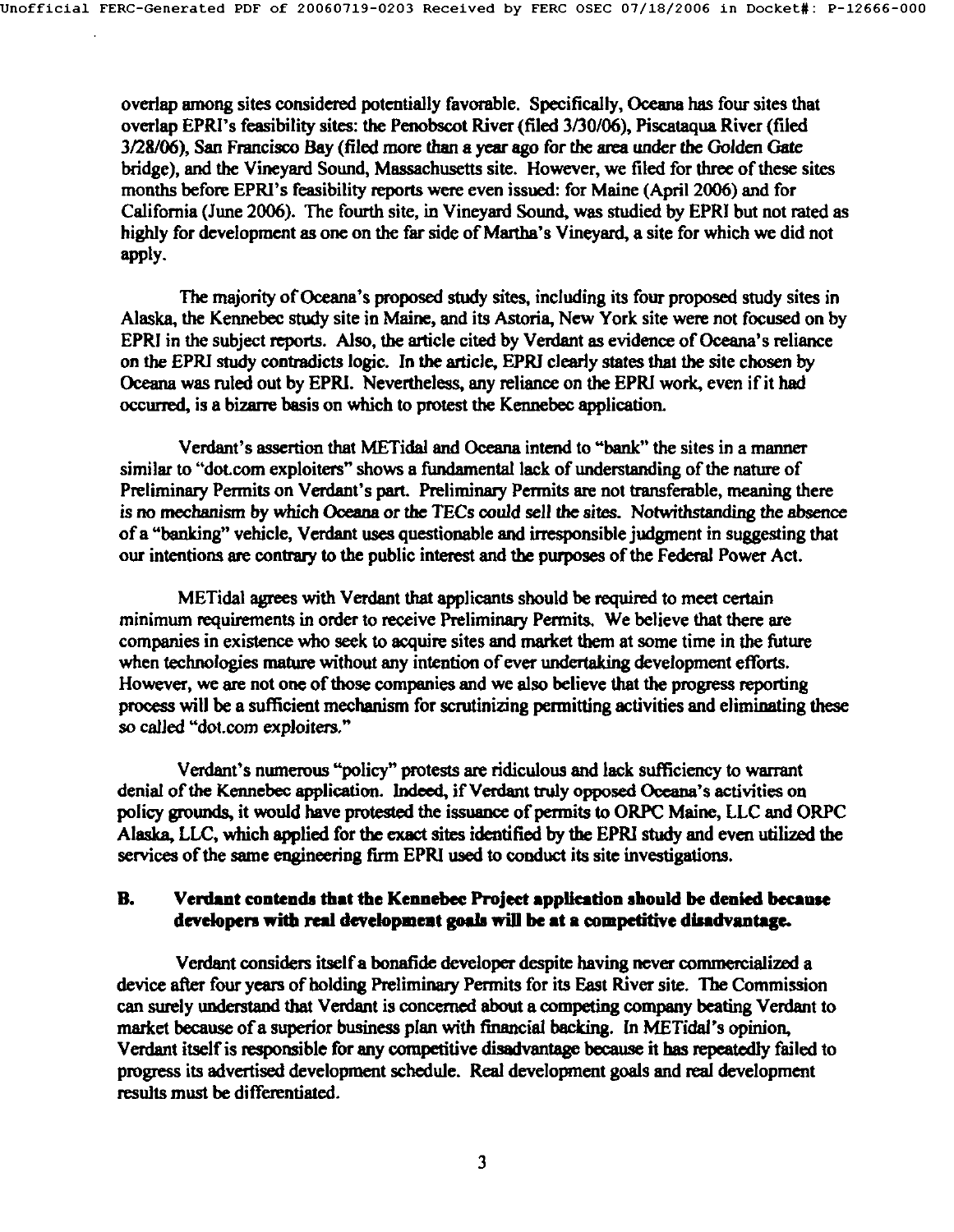#### C. Verdant asserts that awarding permits to companies like METidal that realistically stand no chance of filing for a license within the period of any preliminary permit delays **the development efforts of** benafide develepers for at least three years.

Verdant argues that because METidal does not have its own tidal technology or an agreement to license a third party technology, it will need far more than three years to prepare a license application. In making this statement, Verdant incorrectly concludes that METidal does not have a technology of its own. As indicated in its July 10th filings, Oceana has applied for patents for its own technology, and has financial backing and a contract for research and development with the U.S. Navy to test and optimize that technology in parallel with its site development evaluations during the Preliminary Permit timeframe. Thus, METidal will have available to it the "Best Available Technology" for site development.

Furthermore, Verdant implies that because it has not been able to accomplish the filing of a license application within three years that METidal will certainly be as unsuccessful. We fail to see any connection between our project activities in Maine and Verdant's project activities in New York, and thus we see no reason why we will not be successful. In addition, we have chosen not to use Verdant's permitting consultants.

In characterizing METidal as outside of "real developer" status, Verdant seems to suggest that if another "real developer" were to seek to permit the Kennebec site, Verdant would not object. Therefore, now that METidal has disclosed that it has its own technology and a plan based on use of the best available technology, Verdant should no longer object to the Kennebec application.

#### **D.** Verdant reasserts that applicants should be required to meet certain minimum requirements and argues that the Commission should summarily reject applications **filed by companies that have not demonstrated any assets or technology.**

METidal and Oceana have submitted all information regarding their corporate status as requested by the Commission and will comply with farther requests for information. We have previously offered to supply evidence of our financial status so long as certain details about our private investors remain confidential. METidal suggests that Verdant similarly offer to disclose the same for verification of its ability to complete its development goals or forfeit its New York RITE Project permit.

Furthermore, Verdant once again inaccurately relies on its assumption that METidal has no technology in comparing our knowledge of tidal energy technologies with that of a "grade school child" on the Internet. Interestingly, Verdant's own proposal in New York to locate 500 devices in direct alignment over less than 2,000 meters is apparently grossly inconsistent with the EPRI evaluation criteria. In any event, Verdant's arguments are founded on incorrect speculation and hold no technical merit, as we and EPRI (in its feasibility studies) agree that a developer would be ill-advised to state with specificity the nature of an installation array without first conducting the proposed detailed environmental studies at the site and assessing technological compatibility. These pre-development activities are the reason Preliminary Permits exist.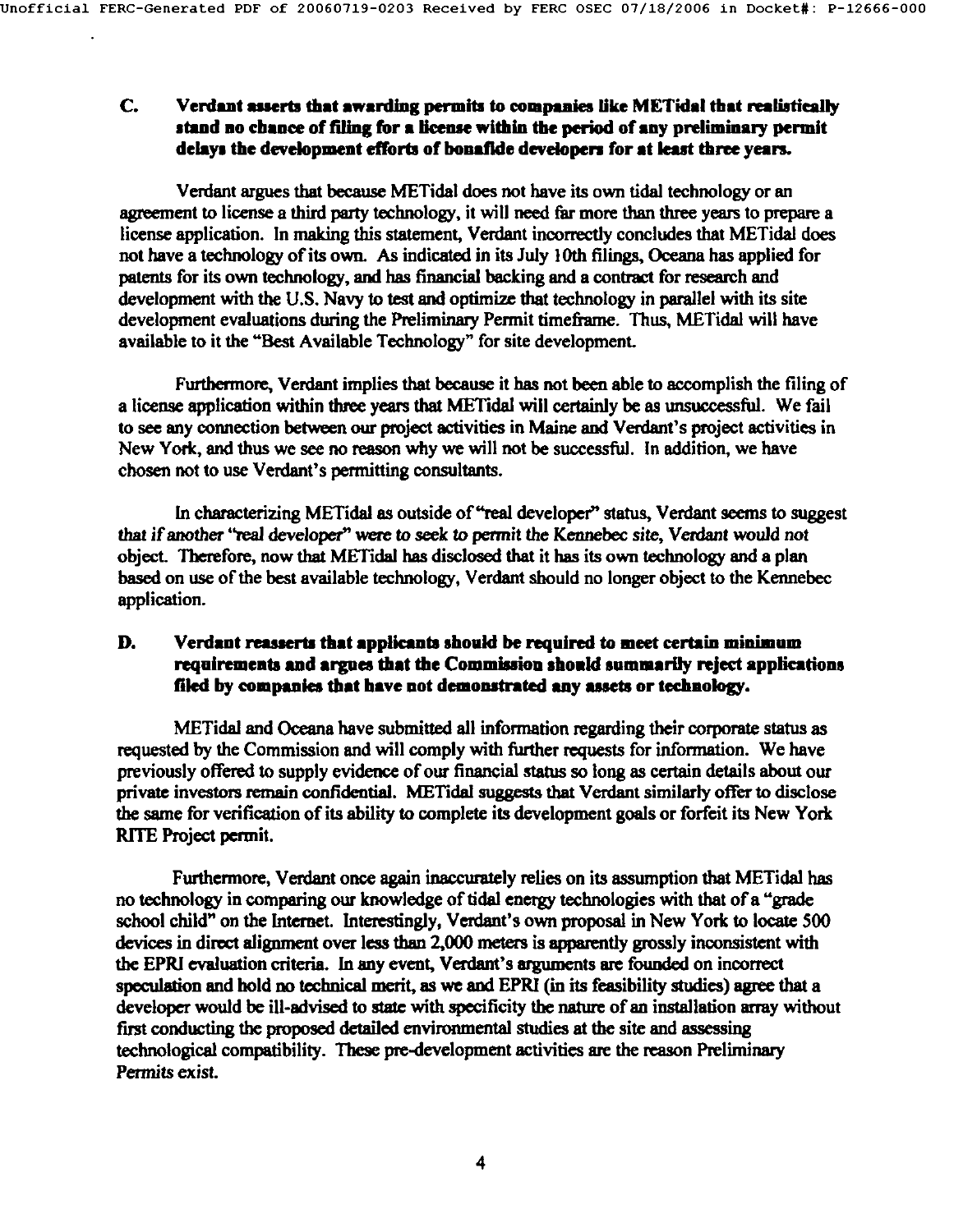#### Conclusion on Verdant's Protest

Verdant has attacked the integrity of our management team, used speculative and inaccurate information to reach its conclusions, and generally avoided explaining how the issuance of the Kennebec permit violates applicable statutory or regulatory requirements. It is clear from the nature of the arguments that Verdant is more concerned about market competition and less about hydropower policy. Accordingly, METidal respectfully requests that the Commission disregard Verdant's erroneous objections emd approve the Preliminary Permit application as submitted.

Please feel free to contact us if we can be of any assistance to the Commission. Thank you for your consideration in this matter.

With regards,

Mike Hoover General Counsel 202-494-9232